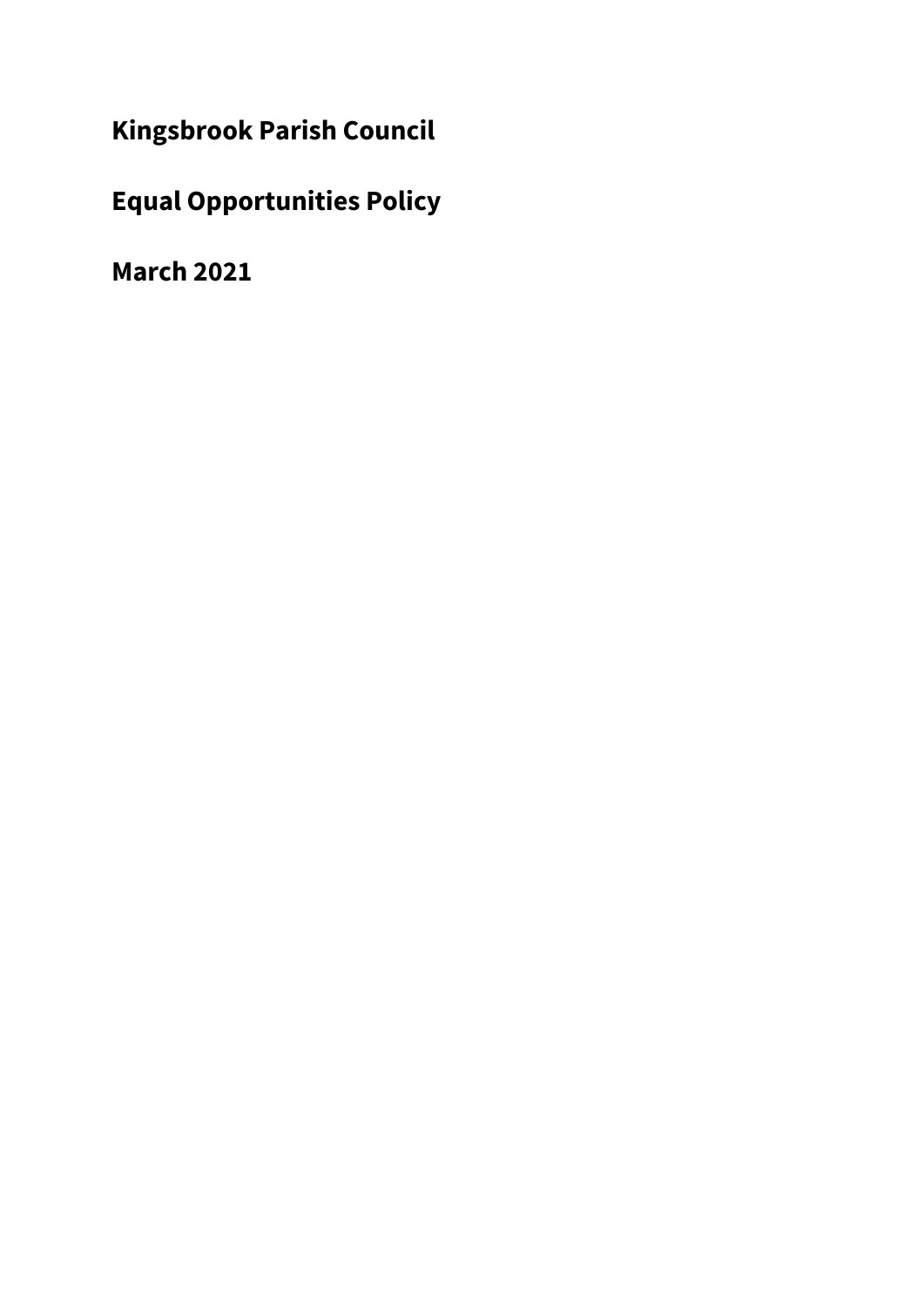# **1. Introduction**

1.1 Kingsbook Parish Council (KPC) recognises that it has moral and legal responsibilities to be fair and is committed to promoting equality and tackling discrimination. This means treating people fairly, valuing difference and removing barriers that prevent people from participating fully in public life and reaching their full potential.

1.2 This Equality and Diversity Policy outlines our legal responsibilities and the commitments we have made which help us to ensure equality is an integral part of the way we reach decisions, provide services, recruit staff and work with other organisations.

1.3 The treatment of staff and elected members is covered by the Council's Equal Opportunities Policy.

# *Implementation of this policy is the responsibility of Kingsbrook Parish Council through elected members, employees and others acting on its behalf.*

# **2. The Equal Opportunities Act**

2.1 The Equality Act came into force from October 2010 and brings together all legal requirements on equality. Under the Act everyone has the right to be treated fairly at work or when using a service. It protects people from discrimination on the basis of certain characteristics, these are:

- age
- Disability
- gender reassignment
- marriage & civil partnership
- pregnancy and maternity
- race this includes ethnic or national origins, colour or nationality
- religion or belief this includes lack of belief
- sex & sexual orientation

2.2 Under the Equality Act 2010 these are known as "protected characteristics".

### **3. Purpose**

3.1 The purpose of this policy is to provide equal opportunities to all employees, irrespective of their characteristics (unless there are genuine occupational qualifications or objectively justified reasons for a different approach to be taken). We oppose all forms of unlawful and unfair discrimination whether it is direct or indirect discrimination, victimization or harassment on the grounds of any of the protected characteristics defined in the Equality Act 2010.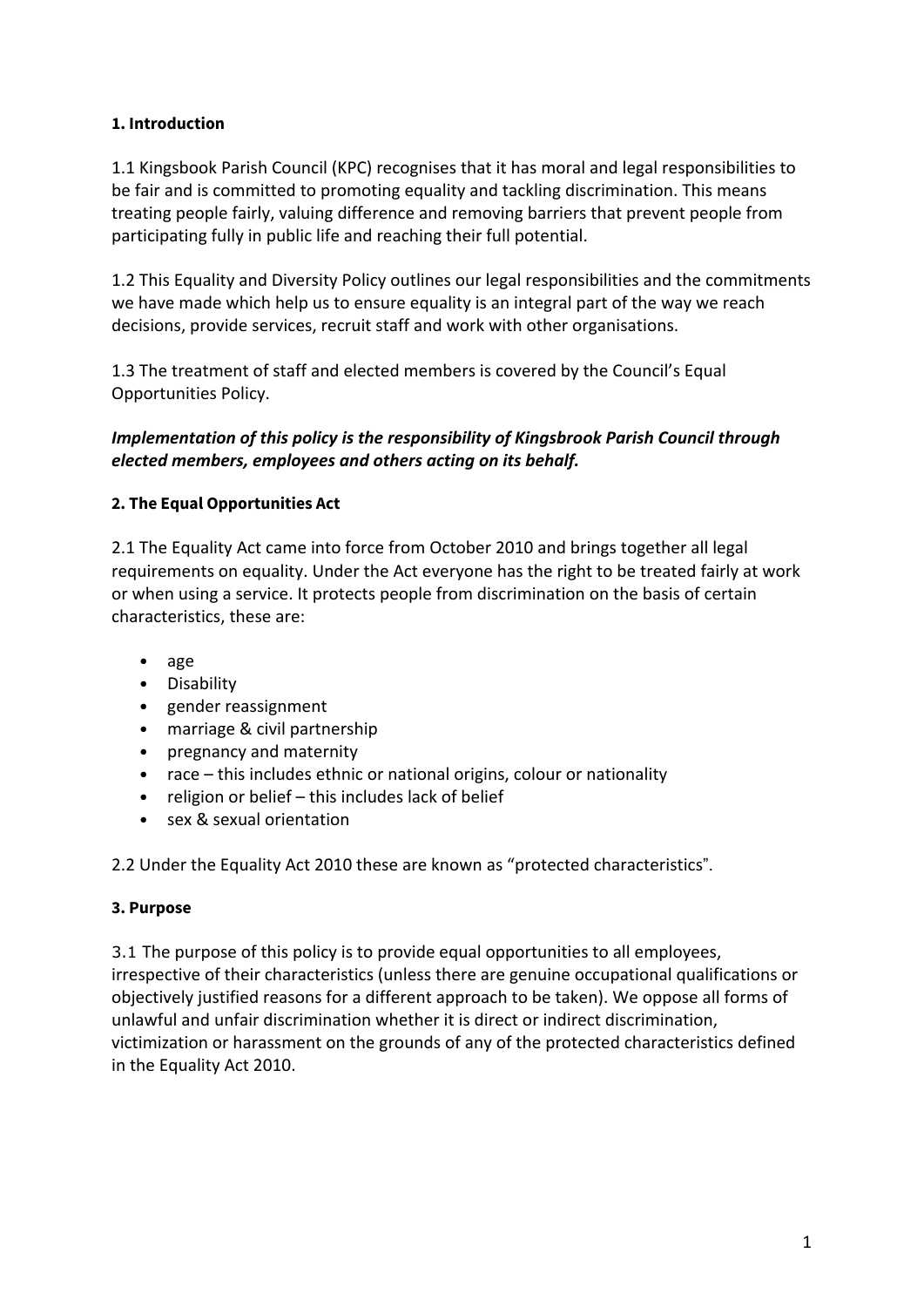# **4. Scope**

4.1 All KPC employees whether full-time, part-time, fixed term contract, agency workers or temporary staff, will be treated fairly and equally. Selection for employment, promotion, training, remuneration or any other benefit will be on the basis of aptitude and ability. All employees will be helped and encouraged to develop their full potential and the talents and resources of the workforce will be fully utilised to maximise the efficiency of the council.

### **5. Our commitment**

5.1 All staff should take care not to place themselves in a vulnerable position with a child Every employee is entitled to a working environment that promotes dignity and respect to all. No form of intimidation, bullying or harassment will be tolerated. This is further defined in the Dignity at Work policy adopted by the council.

5.2 The commitment to equal opportunities in the workplace is good management practice and makes sound business sense as it seeks to utilise the talents available from the local community, representing Society as a whole.

5.3 Breaches of our equal opportunities policy will be regarded as serious misconduct and could lead to disciplinary proceedings. Employees are entitled to complain about discrimination or harassment or victimization through the council's Grievance procedure.

5.4 This policy is fully supported by all Members of the Kingsbrook Parish Council and adopts the model contract as devised by the employee professional body in the local government sector (the Society of Local Council Clerks).

5.5 The policy will be monitored and reviewed annually/bi-annually. Other Personnel policies will be reviewed against the values stated in this main Equal Opportunities policy to ensure that the council strives to remain an Equal Opportunities employer.

# **6. Equality Duty Aims**

6.1 The public sector Equality Duty came into force 5th April 2011 and is a key measure under the Equality Act 2010. The Equality Duty ensures that all public bodies play their part in making society fairer by tackling discrimination and providing equality of opportunity for all.

6.2 The following Equality Duty aims apply to our process of decision making including how we recruit & select staff; how we develop, evaluate and review policy; how we design, deliver and evaluate services, and how we commission and procure from others.

- eliminate unlawful discrimination, harassment, victimisation and any other conduct prohibited by the Act.
- advance equality of opportunity between people who share a protected characteristic and people who do not share it. This involves considering the need to:
	- o remove or minimise disadvantages suffered by people due to their protected characteristics;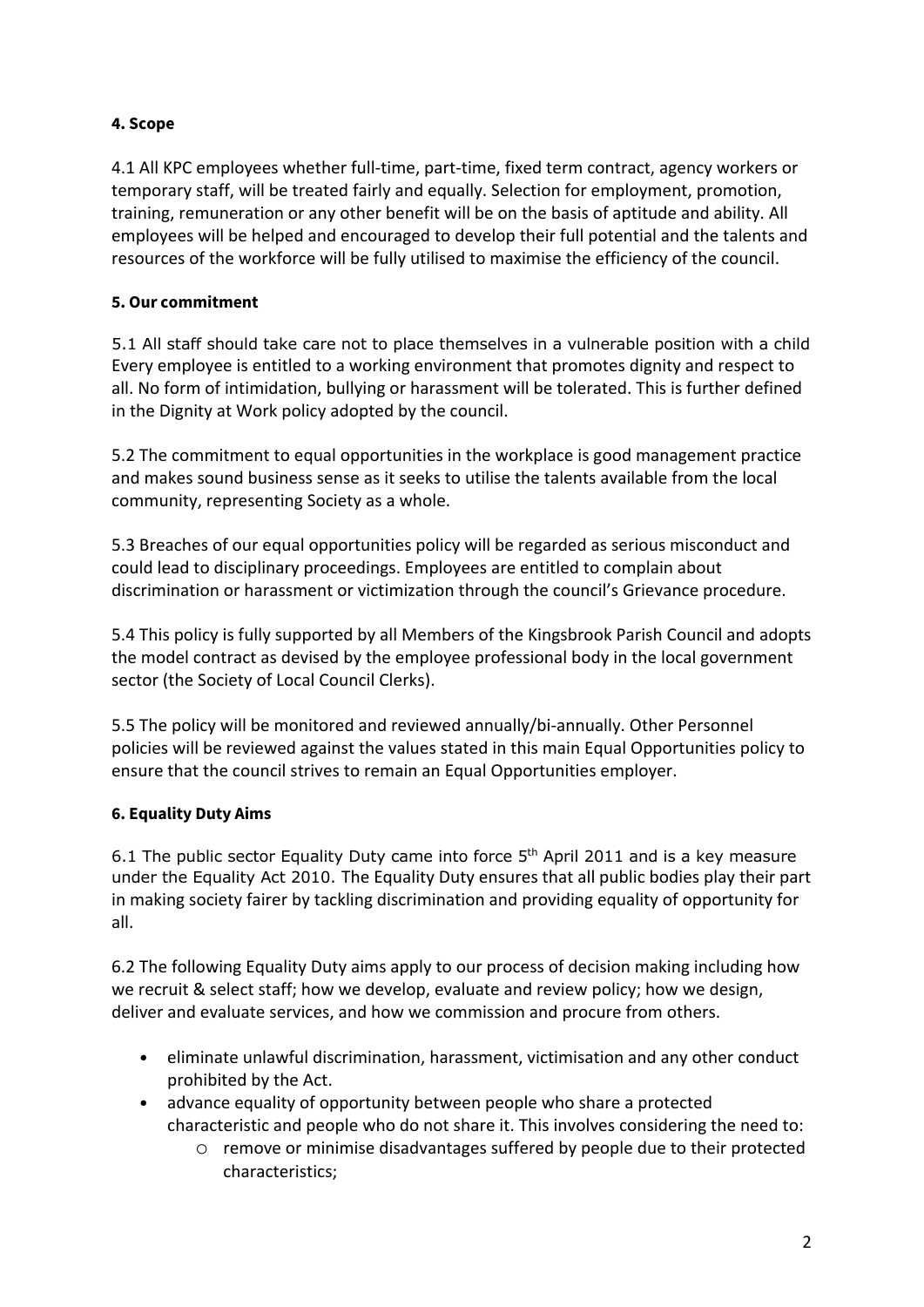- o meet the needs of people with protected characteristics; and
- $\circ$  encourage people with protected characteristics to participate in public life or in other activities where their participation is low.
- foster good relations between people who share a protected characteristic and people who do not share it. This involves tackling prejudice and promoting understanding between people who share a protected characteristic and others.

#### **5. Our commitment**

7.1 KPC is committed to ensuring equality, fairness, inclusion and good relations are at the heart of everything we do - be it employment, policy-making or service delivery.

7.2 KPC will ensure that our staff recruitment and selection policies are fair and equitable. We will continue to evaluate our procedures to identify and remove barriers, eliminating discrimination.

7.3 KPC will provide access to training and guidance to Elected Members so that they are aware of the Council's Equality and Diversity Policy and their legal responsibilities and rights when exercising Council duties and functions.

7.4 KPC will maintain a working/meeting environment that is inclusive, free of discrimination, harassment and bullying, where individuals are treated with dignity and respect.

7.5 KPC will encourage elected members to highlight discrimination and challenge unacceptable language and behaviour.

7.6 KPC will make reasonable adjustments where necessary, so that any obstacles a person faces as an elected member relating to a protected characteristic, are removed, reduced or prevented.

7.7 KPC will publicise Council vacancies widely within the community.

7.8 KPC will ensure that we treat people with dignity and respect.

7.9KPC will consider the needs of all individuals in our day to day work. We will try to understand how different people will be affected by our activities so that our policies and services are appropriate and accessible to all and meet different people's needs.

7.10 KPC recognise that people's needs may be different. We will take account of this when making decisions about policies or services and make reasonable adjustments where necessary and if reasonable to do so.

7.11 KPC will consider the three aims of the Equality Duty at the start of the policy/service development/review process and in making final decisions. It will form an integral part of our decision making process.